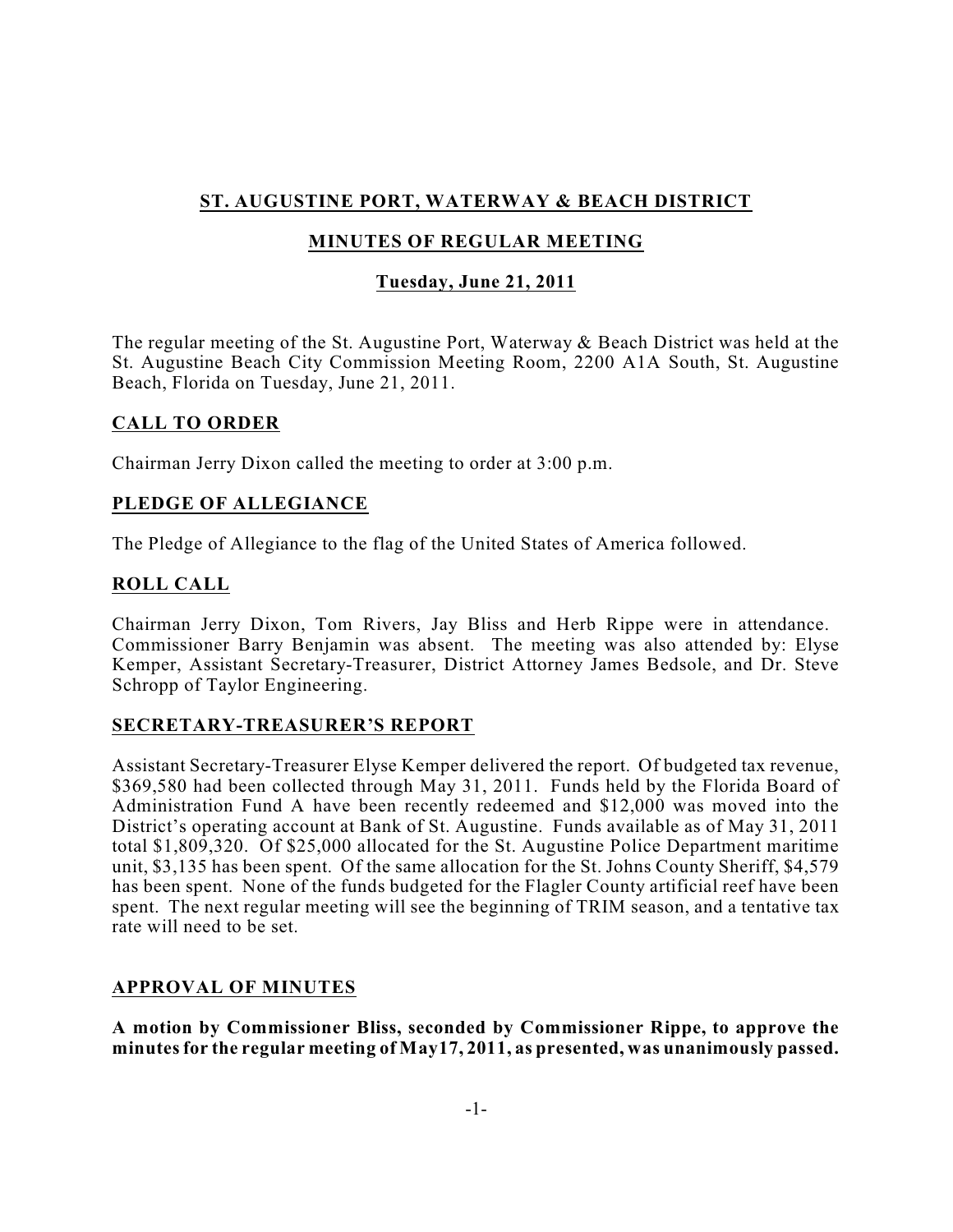# **ENGINEERING REPORT**

Dr. Steve Schropp delivered the engineering report on behalf of Taylor Engineering. Terns have begun to nest in the Summer Haven River boring area and the work will be delayed until nesting activity ceases in July. Commissioner Bliss asked if turtle season would also present a delay. Dr. Schropp said they can easily work around turtle nests, but that it will be easier to delay the test borings until tern nesting is finished.

# **OLD BUSINESS**

Jim Bedsole updated the Board on the status of the real property research. He explained that inquiries of several title underwriters have revealed the cost of the title exam of all potential real property interests of the District will probably exceed four thousand dollars. This is a much greater figure than Mr. Bedsole had originally predicted, and he needed the Board's permission to engage an underwriter at the higher expense.

#### **A motion by Commissioner Rivers, seconded by Commissioner Rippe, to approve the expenditure of up to \$4,500.00 to research the real property interests held by the District was unanimously passed.**

Commissioner Rippe commented he had attended the recent Marine Association boat show and that the event was very poorly attended. Commissioner Dixon agreed and said he regretted the Board had approved the expenditure.

Commissioner Rippe then said the South Ponte Vedra group had obtained an extension of time in which to object to the revised inlet dredging plan. Members of that group want only the inlet dredged and not the ebb shoal. Commissioner Dixon said down-sizing the project may lead to a loss of funding and may threaten St. Augustine Beach because of the absence of renourishment sand. Commissioner Rippe requested the Board delay beginning the revision of the Inlet Management Plan until the issue of a possible objection to the dredging is resolved. A concensus of the Board agreed to wait and see whether a formal objection is filed.

# **NEW BUSINESS**

# A. Artificial Reef.

Wil Smith, St.Johns County Recreation and Parks, and Carl Blow, Florida Inland Navigation District, appeared to discuss artificial reefs. As a preliminary matter, Mr. Smith explained a refund of funds donated by the District for the Fort Mose kayak launch site, and the use of funds at the COA/St. Johns County River House project.

FIND Commissioner Blow talked about the upcoming transport of bridge concrete from the storage site at St. Augustine Airport to the Flagler County Grady Prather Reef. He said the project had been down-sized from 1,000 to 500 tons. Also, the Airport Authority is taking bids on the construction of a road from U.S. 1 to its proposed barge terminal on the Intracoastal Waterway. Commissioner Blow said the new U.S. 1 bridge at the San Sebastian River will yield an additional 6,000 tons of concrete for artificial reefs. Many Florida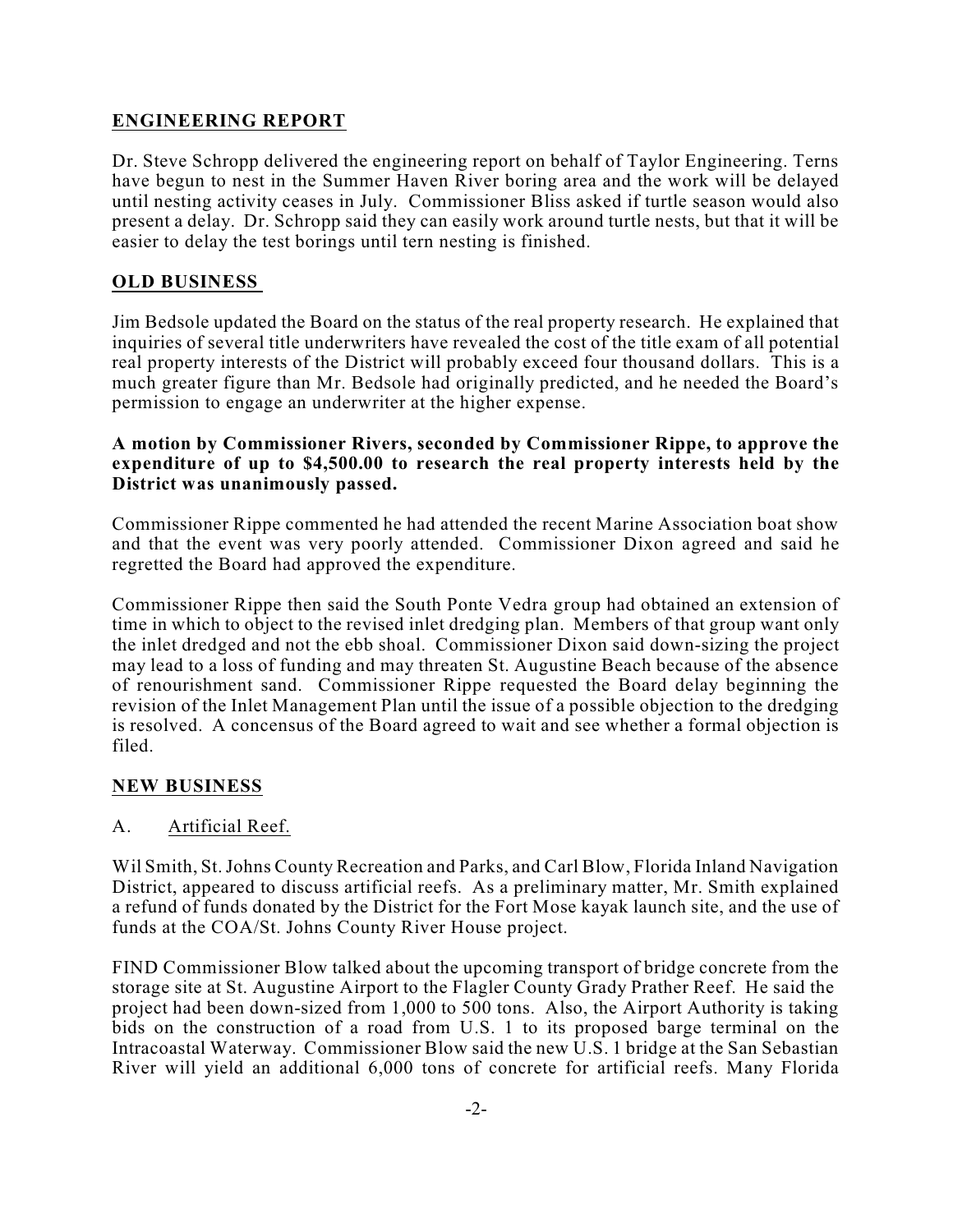counties have recently had problems getting concrete for reefs because of the high value of recyclable concrete.

Wil Smith said St. Johns County needs a \$25,000 commitment from the District in case the county gets a grant for the construction of more artificial reefs. Artificial reefs create very, very high dollar returns for the community over time because of the extensive fishing and diving associated with them. Commissioner Blow said studies by FSU and UF confirm that artificial reefs are economic generators creating hundreds of dollars in business for each dollar invested. He suggested the Board place a line item of \$25,000 in its 2011-2012 budget for artificial reef investment. Commissioner Dixon said he believes the Board will place a line item in the next budget as requested.

Commissioner Dixon brought up the need for dredging or redesign of the channel from the Vilano Boat Ramp. He said the exit from the channel leads boaters directly onto a shoal and that boaters need to exit north or south, but not east. Commissioner Blow said FIND gets many requests for work on boat ramps and that the Vilano Ramp would probably score very well in the FIND rating system used to award grants.

James Manucy appeared on behalf of the Ancient City Game Fish Association. He said ACGFA has been involved in artificial reefs since the 1980's. The Andy King reef is drawing large game fish now, and the ACGFA plans to mount a commemorative plaque there very soon.

#### B. Fiscal Spending.

Commissioner Rippe said his experience with business budgeting is oriented toward planning and that he finds the fiscal process of the District and this Board to be reactive rather than pro-active.

Commissioner Dixon recalled that 20 years ago, the District had only \$150,000 in the bank versus the million plus today and that the balance was gradually built up as a dredge fund. He said the District has been able to save money by operating without a permanent staff.

Commissioner Rippe suggested the Secretary-Treasurer contact agencies and groups who regularly appear to request donations and ask them to estimate their needs for the coming year. In this way, the District may be able to prepare a more reliable budget.

Commissioner Dixon said the budget for the next year would be set next month and will include the regular items of law enforcement, artificial reefs, design projects, dredge projects, perhaps some funds for the Summer Haven River restoration, and events like Nights of Lights and the boat show. He said some items may only appear occasionally and that the Board needs to be able to respond to needs as they arise.

Commissioner Bliss said the District has had little to expend money on for many years. By contrast, most government agencies expend all of their income every year. He believes the District should do the same. He then suggested the physical boundaries of the District should be expanded to the entire county.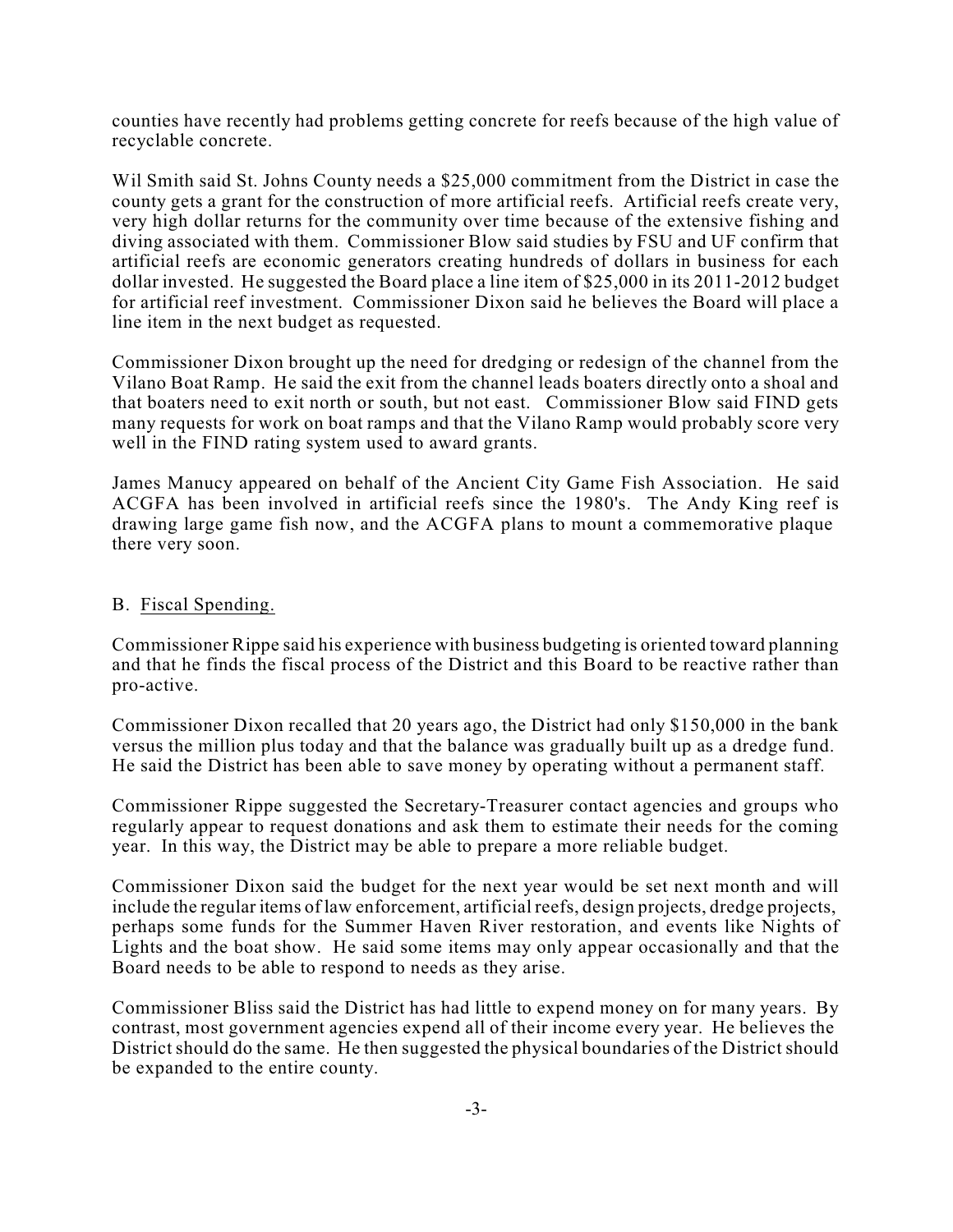Commissioner Rippe reiterated the District is no longer anonymous and that its donees should help prioritize budgeted spending to assure that nothing of importance is overlooked.

Commissioner Rivers suggested using additional advertising for the District's budget meetings. Assistant Secretary-Treasure Kemper said advertising budget meetings is regulated in form and content by "TRIM" rules and may not vary from the requirements in law.

#### C. USCG Red Lighted Buoys St. Augustine Inlet Channel.

Commissioner Bliss discussed the lack of lighting on red buoys along the northern side of the St. Augustine Inlet channel.

#### **A motion by Commissioner Bliss, seconded by Commissioner Rivers, to request the United States Coast Guard to add lighting to the red buoys in the St. Augustine Inlet was unanimously passed.**

The Chairman then asked Mr. Bedsole to draft a letter to the USCG for Chairman Dixon's signature.

### **PUBLIC COMMENT**

Gladys Humphreys, 2 C Street, St. Augustine Beach, spoke in favor of dredging the ebb shoal for the benefit of St. Augustine Beach. She said the recent ACOE report states dredging has no effect on beaches north of the inlet. She suggested allocating some dredge sand to the north beaches would help the situation there. Commissioner Dixon said federal funding for inlet dredging and beach renourishment will eventually disappear if the project is delayed long enough by litigation.

Linda Ginn, 9051 Gene Johnson Road, spoke about the Summer Haven River. She thanked the Board for its support of the restoration project and said the Friends of the Summer Haven River organization now has a website. Commissioner Dixon asked Dr. Schropp what would happen after core boring. Dr. Schropp said devising a design for the project would follow collection of adequate geotechnical information. After the design phase, finding a funding source would follow.

Commander Michelle Perry, St. Augustine Police Department, said they have four derelict vessels awaiting destruction at this time. One owner gave the City title to his vessel to expedite disposal. She talked about the confusion surrounding the treatment of USCG documented vessels versus those registered in Florida. She said the derelict vessel program here is one of the best in the state.

Commissioner Rippe thanked SAPD for its timely response to a recent call about trespassers on a dock. Commissioner Dixon recalled the police department used to have no marine presence but now has a full-time boat and crew as well as a fire boat.

Jim Piggott, City of St. Augustine, said the city operates a pump-out boat which services any boat anchored in city waters or docked at the city marina. Boats in the mooring field or at the city marina are pumped free of charge. Boats at private docks are not serviced.